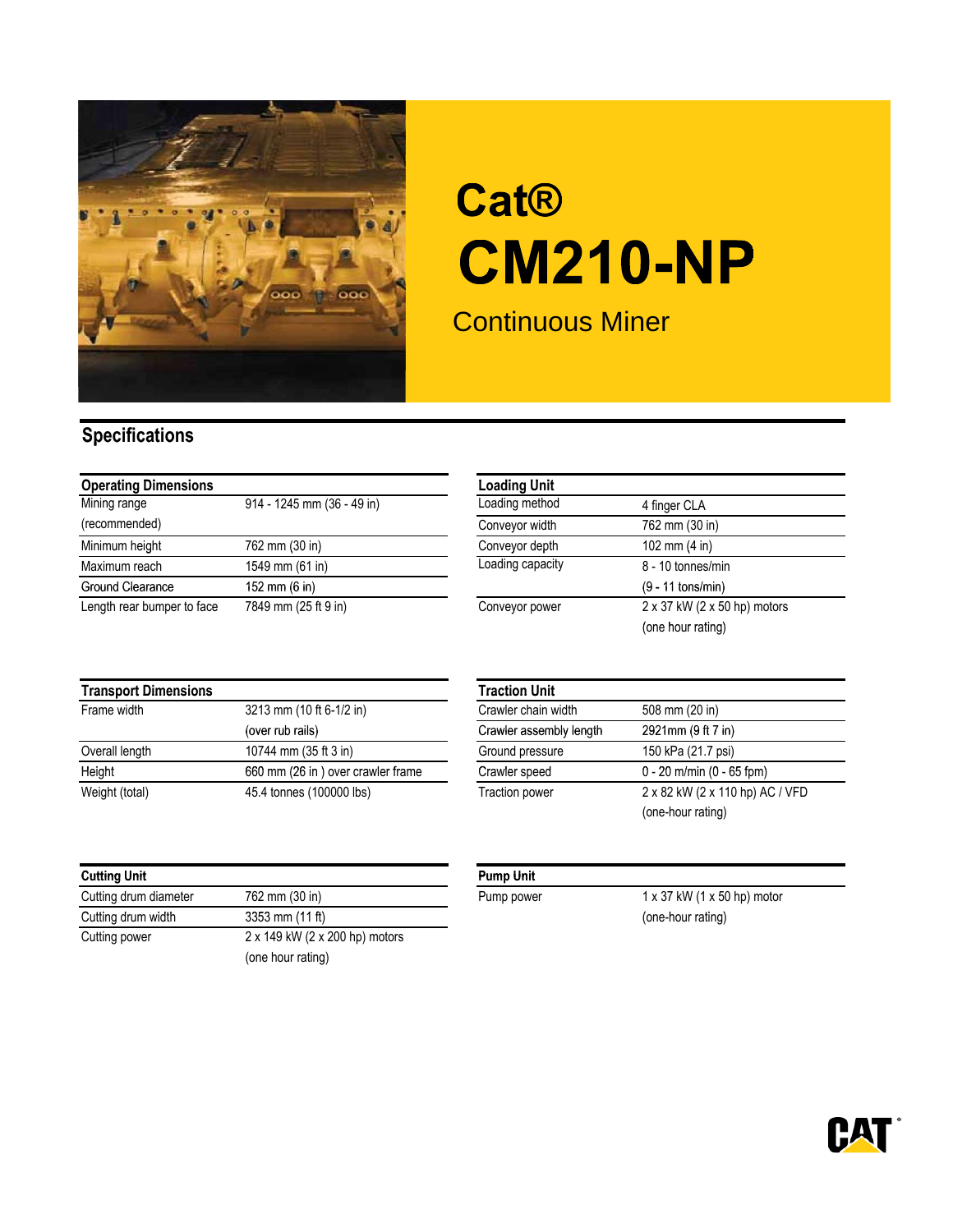## Continuous Miner - CM210-NP

| <b>Optional Dust Suppression</b> |                                |
|----------------------------------|--------------------------------|
| Scrubber assembly                | <b>Top Mounted</b>             |
| Scrubber type                    | Wet bed                        |
| Scrubber capacity                | 1.9 cms (4000 cfm)             |
| Fan power                        | $1 \times 10$ kW (13 hp) motor |

| 950 VAC 60 Hz                      |
|------------------------------------|
| (International voltages available) |
| Processor based/                   |
| radio remote control               |
|                                    |

**Total Installed Power** 575 kW (770 hp)

(one-hour rating w/o scrubber)

For more complete information on Cat Products, dealer services, and industry solutions, visit us on the web at **mining.cat.com** and **www.cat.com**

©2012 Caterpillar Inc. All rights reserved

CAT, CATERPILLAR, their respective logos, "Caterpillar Yellow" and the "Power:Edge" trade dress, as well as corporate and product identity used herein, are trademarks of Caterpillar and may not be used without permission.